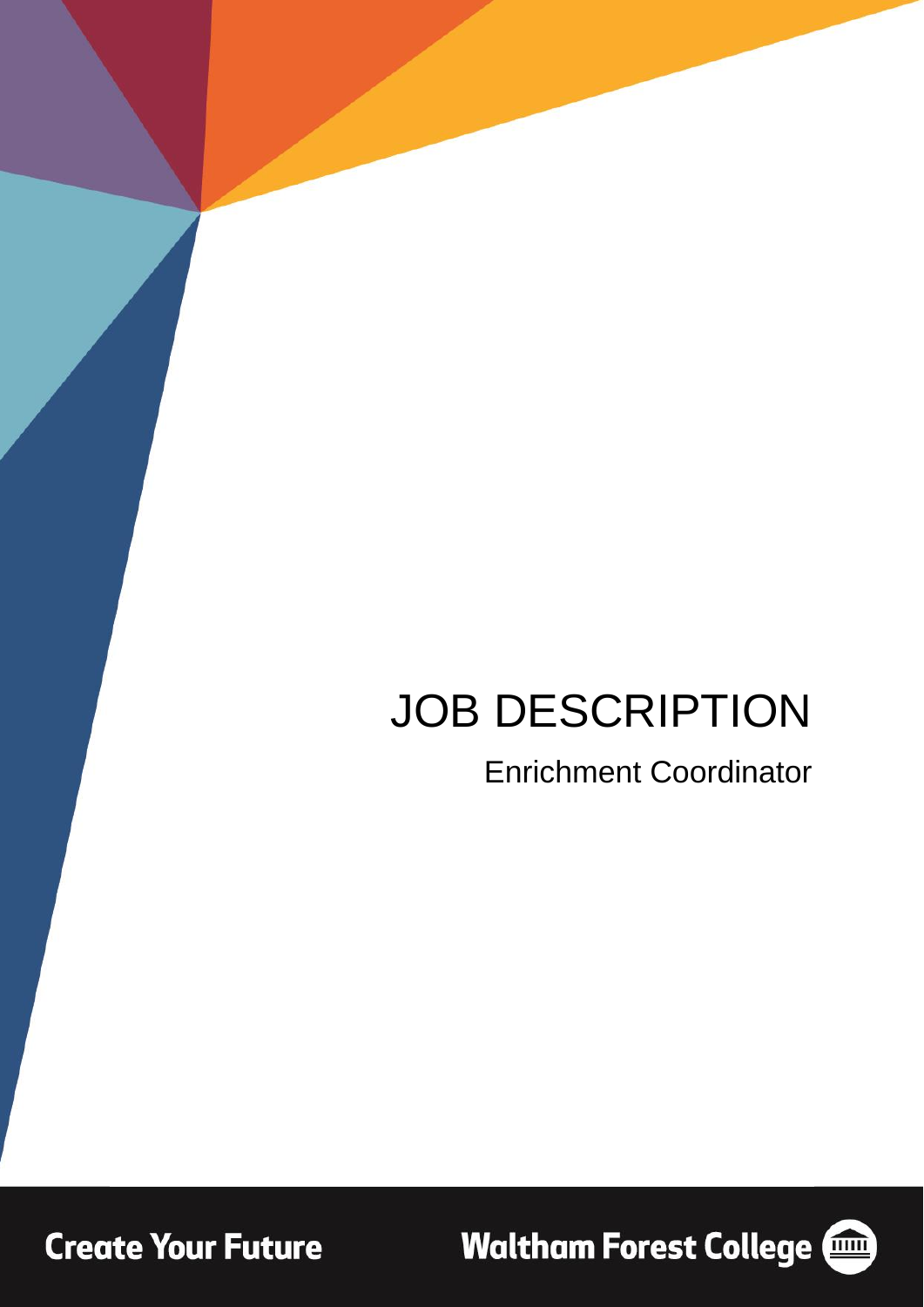### **INTRODUCTION**

Waltham Forest College is one of London's most successful Colleges and in February 2018 Ofsted judged the College to be 'Good' in all that we do. The College is proud to be described as an 'inclusive college' and having a diverse workforce that mirrors our local community.

From the moment you walk into our spectacular building you can see that this is a college built for success. The College firmly believes that our employees are the heart of the organisation and having the right people in the right place is the key to our success

### **OUR VISION**

Careers focussed education inspiring learners to create their future.

### **OUR MISSION**

To deliver outstanding technical and professional learning, which raises aspirations, develops skills and creates futures

### **OUR VALUES**

Our organisational values drive the way we interact with each other and influence our people in creating their future.



### **FURTHER DETAILS**

For further details regarding this post or to speak to our Human Resources team please contact us on 020 8501 8501 or by emailing [HumanResources@waltham.ac.uk](mailto:HumanResources@waltham.ac.uk)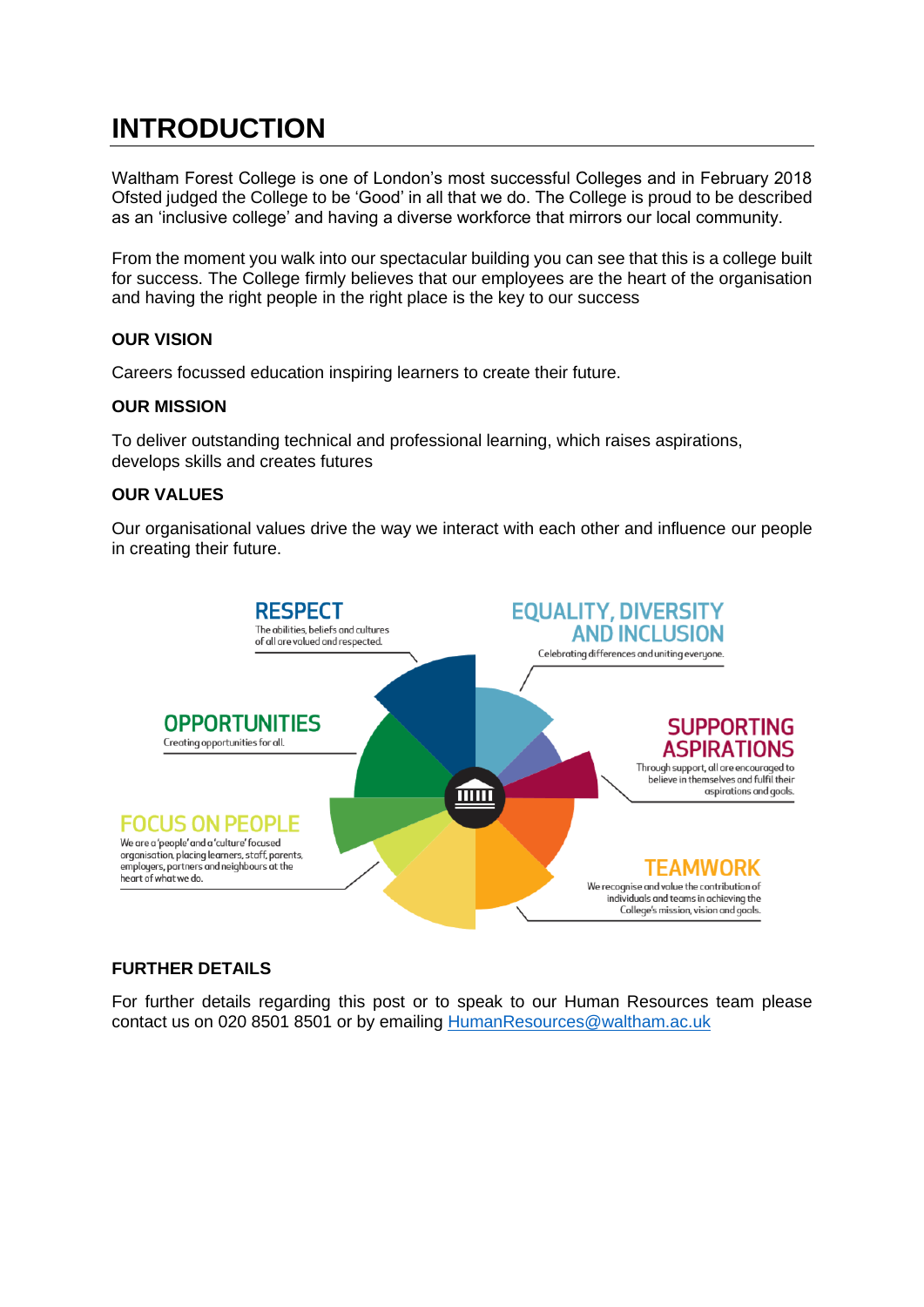### **JOB DESCRIPTION**

This Job Description sets out the organisational position, reporting lines, key accountabilities and relationships.

| Post                   | <b>Enrichment Coordinator</b>                            |
|------------------------|----------------------------------------------------------|
| Department             | Learner Services and Marketing                           |
| <b>Pay Spine</b>       | Support Scale 19-22 (Term Time Only)                     |
| <b>Post Reports To</b> | Head of Digital Marketing, Communications and Enrichment |

### **POST OUTLINE:**

The purpose of this role is to promote, support and organise learner activities which will enhance the learning experience to help build skills for employability and improve their life chances.

### **MAIN TASKS**

- To develop student involvement through planning, organising, promoting and supporting a programme of cross college enrichment events that cover health, wellbeing, safety, community engagement, learner voice and other themes as directed.
- To lead on organising and overseeing the Students' Union Team and their activities to ensure that students are fully engaged in developing the learner voice.
- Represent the College in a range of outreach events and empower learners in making an informed decision related to their career and social aspirations.
- Contribute positively to the overall learner experience.
- ◼ Promote the highest possible standards in customer care, equal opportunities and health and safety practices for the benefit of learners and the wider community served by the College.
- To safeguard and promote the welfare of children, young people and vulnerable adults served by the College.

### **JOB ACTIVITIES**

- Work with the management structures to ensure that the learner views are raised and addressed as appropriate at the various college forums including the Students' Union, Student Council Meetings and Learner Voice Surveys.
- Coordinate the election of the Students' Union and facilitate the activities of the Students' Union including regular meetings of elected members and the organising of various interactive and fundraising events.
- Act as a mentor and advocate to individuals and groups in addressing issues where students feel they require extra support in negotiating college practices.
- Support the delivery of the tutorial provision with a central series of themed weeks focusing on employability, well-being, progression.
- Maintain an active presence in the Student Common Room, encouraging positive student behaviour and involvement in planned activities.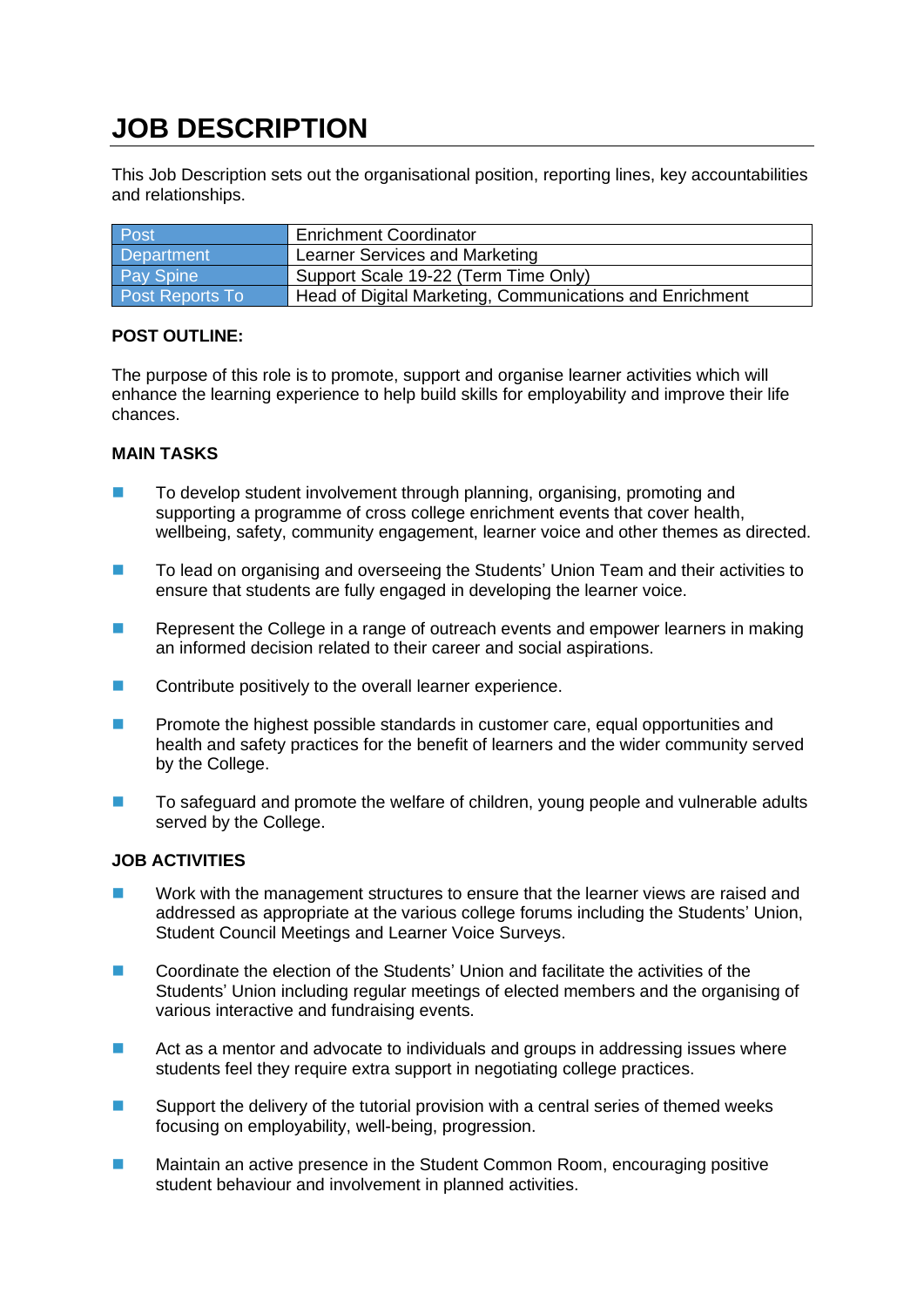- Accompany learners to offsite venues as appropriate.
- Attend marketing outreach events to promote the College.
- Ensure that all events and activities, both onsite and offsite meet Health and Safety requirements including the coordination of effective risk assessments.
- Build strong partnerships with organisations and develop a range of enrichment programmes that meet the needs of our learners and enhances their college experience.
- Plan and organise virtual events for student interaction and engagement when required using approved/appropriate apps and software such as Microsoft Teams.
- Be proactive in the creative designs and content management for promotional materials and enrichment events, by utilising the College's resources or outsourcing (where required).
- Promote the take up of the NUS provision.
- To organise leagues, tournaments, competitions and college events, with effective monitoring and reporting.
- To undertake the role of Fire Marshal and assist in the safe evacuation of students, staff and members of the public from the College buildings.
- To contribute to the College activities such as enrolment, open days and other special events.
- To provide assistance and cover for colleagues as necessary, taking on additional projects as and when required.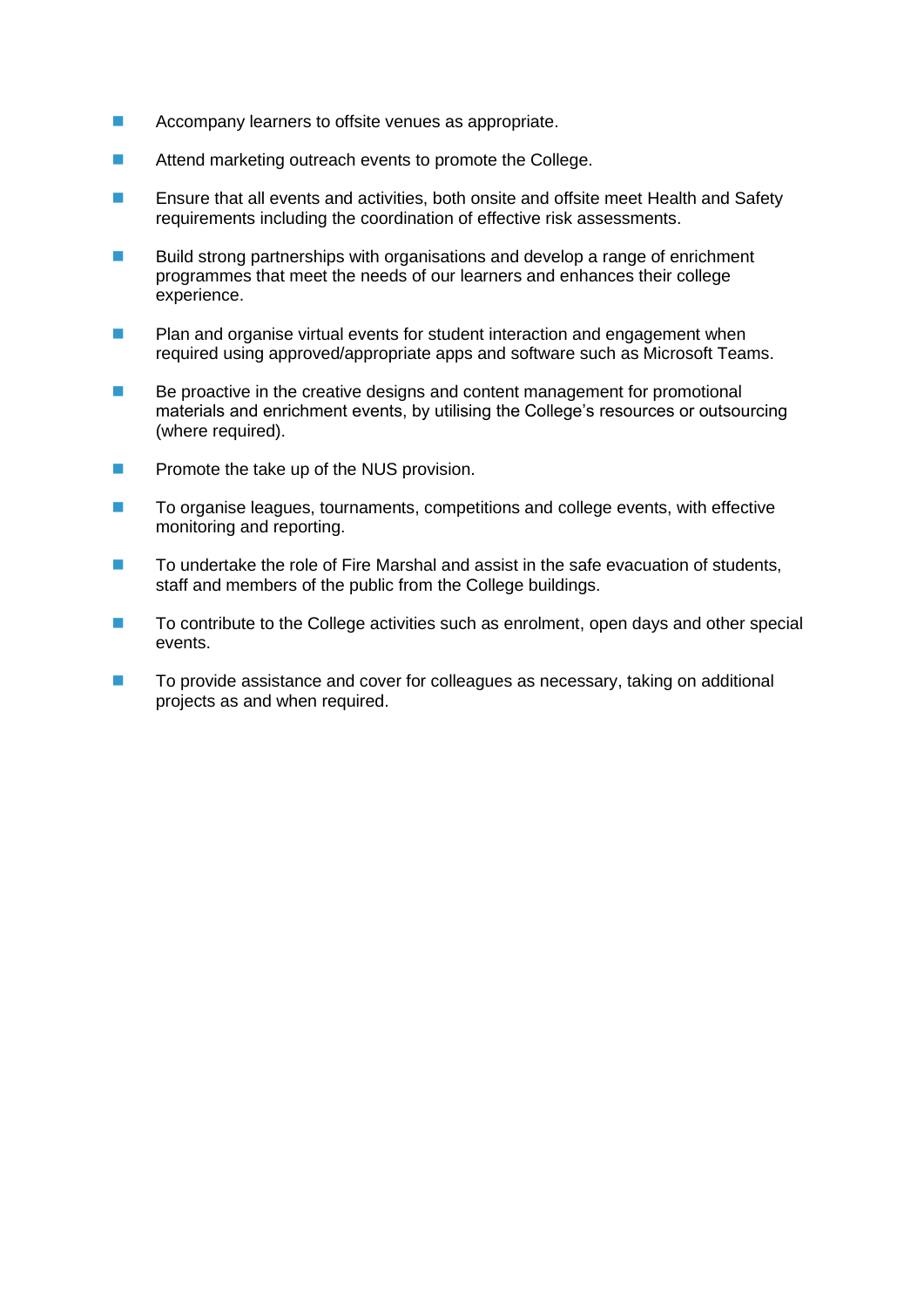### **WALTHAM FOREST COLLEGE COMMITMENTS**

Waltham Forest College aspires to be an outstanding College and in recognition of the crucial role that members of staff play, individually and collectively, in achieving and maintaining high standards all employees are required to:

- Be a positive ambassador for the College at all times.
- To adhere to the College's policies, procedures and practices regarding the safeguarding of learners, including attendance at training and updating sessions as required and responding appropriately and supportively to any issues associated with safeguarding.
- Orientate their work towards the needs of students and other customers and the creation of the College as an inclusive learning environment and, in doing so, to seek to ensure that students and all others feel valued.
- Adopt a reflective and self-critical approach to responsibilities and to contribute to the preparation of the local. Self-Assessment Report and for progressing the associated action plans.
- Demonstrate a commitment to the provision (the letter and the spirit) of College policies, codes, procedures and frameworks.
- Undertake continuing personal and work related professional and skills development having regard to the changing demands placed on the College and the impact on specific roles.
- Work collaboratively with colleagues across the College as a whole so as to support the achievement of the College goals.
- Be a positive role model in terms of supporting the College's approach to equality & diversity.
- Understand and actively support the College's approach to health and safety and, in particular, to take into account the duty of care for others and oneself in all day to day actions.
- Support the College's arrangements relating to emergency evacuations and take a proactive role in enabling the buildings to be emptied quickly and safely prior to marshalling students and others at the designated meeting points
- Wear protective clothing to undertake appropriate and specific roles within the College and to comply with safe methods of working.
- Challenge unacceptable behaviour (such as, for example, not wearing College ID, shouting or playing loud music in corridors, spitting or swearing) whilst not putting one's personal safety at undue risk.
- Adhere to the College's approach to no smoking at all times during working hours Make an active and positive contribution to team meetings, one to one sessions with line managers and the appraisal process.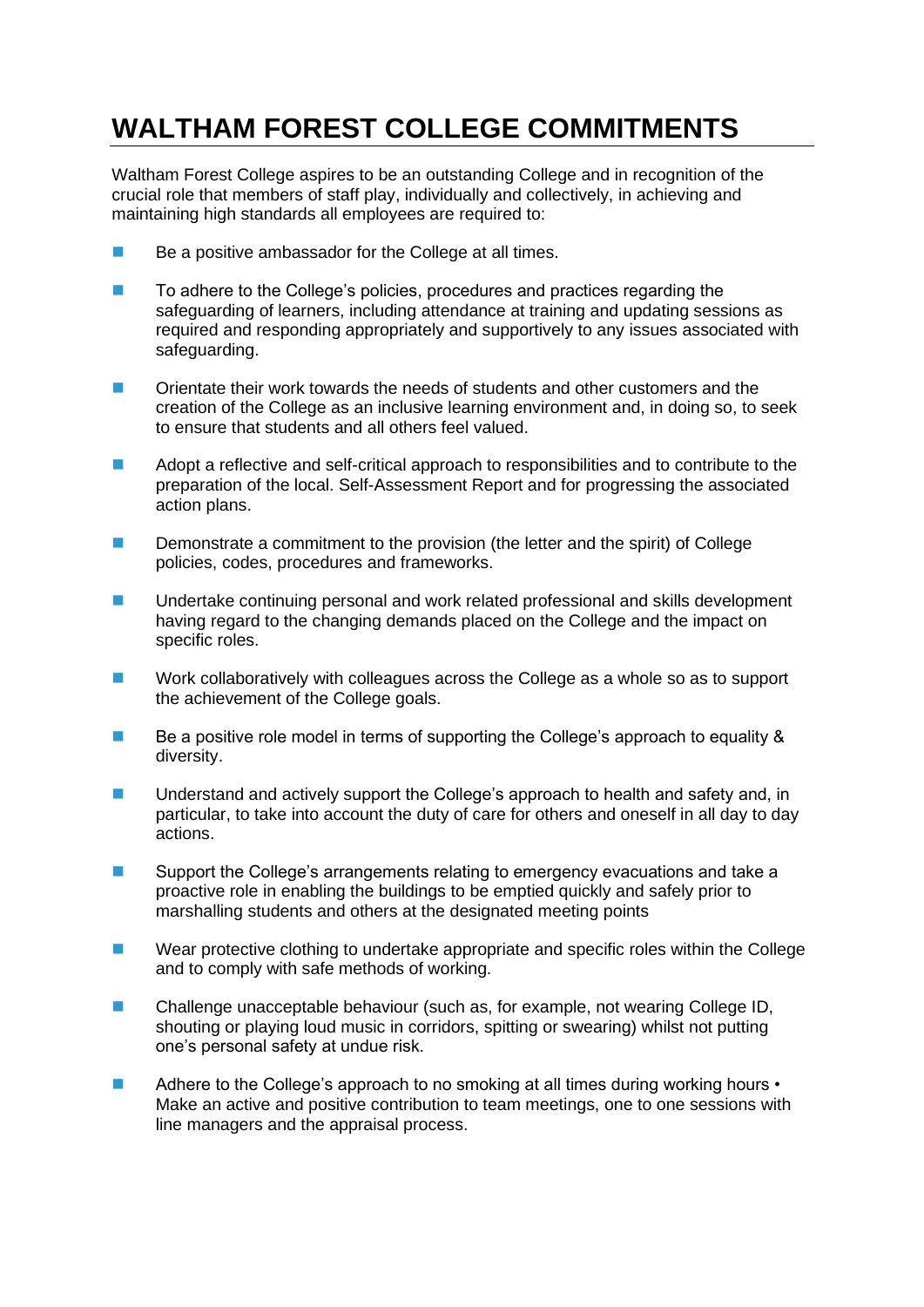■ In recognition of the ever-changing environment in which the College operates, the contents of this job description will be the subject of regular review in consultation with the post holder